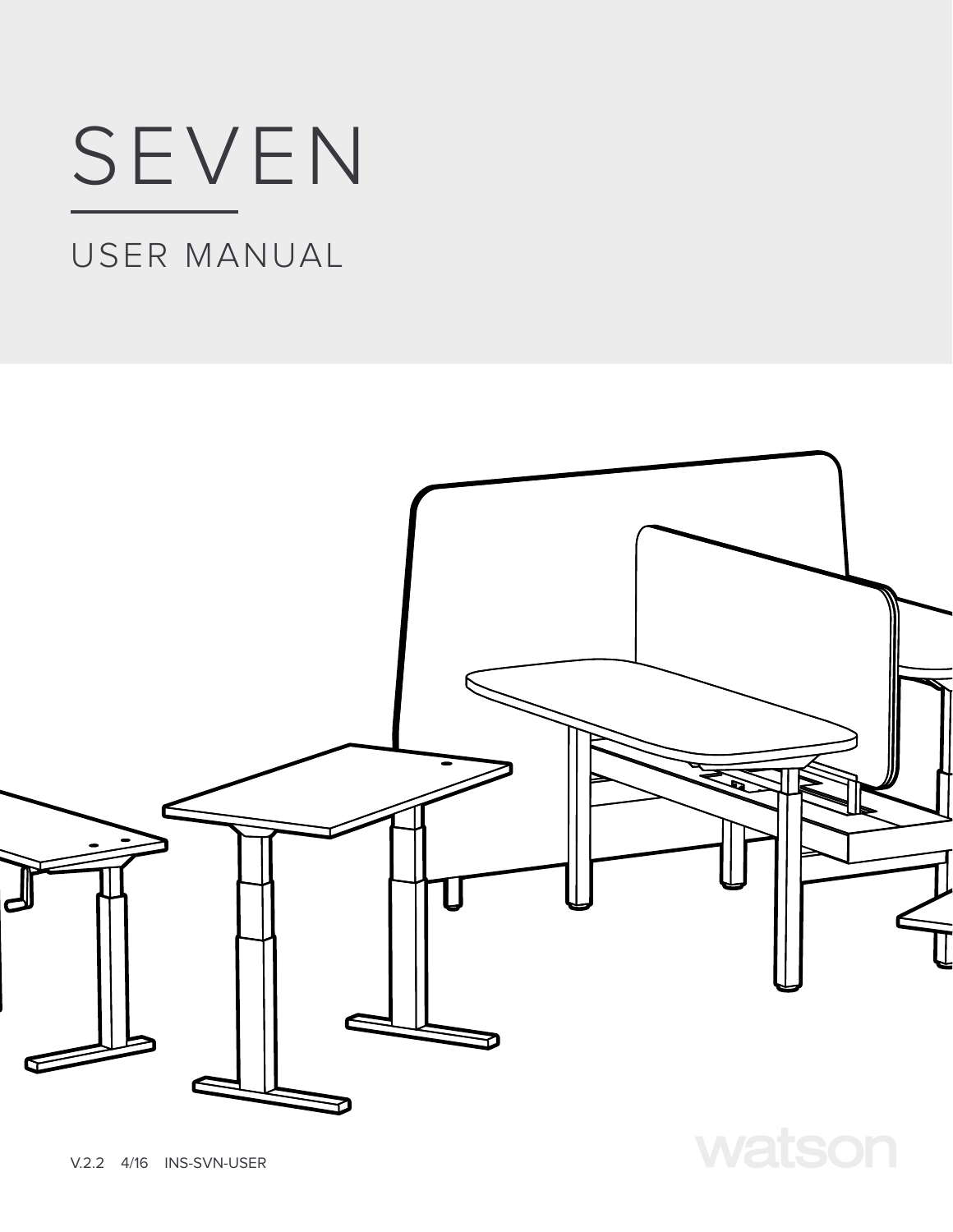### IMPORTANT SAFETY INFORMATION

### **Please Read All Instructions Before Using**

THIS PRODUCT IS FOR COMMERCIAL USE ONLY.

Important information on Seven products can be found under the following headings:

### DANGER

To reduce the risk of electric shock, always unplug this furnishing from the electrical outlet before cleaning.

### WARNING

To reduce the risk of burns, fire, electric shock, or injury.

1. Unplug from outlet before putting on or taking off parts.

2. Close supervision is necessary when this furnishing is used by or near children, invalids, or disabled persons.

3. Use this furnishing only for its intended use as described in these instructions. Do not use attachments not recommended by the manufacturer.

4. Never operate this furnishing if it has a damaged cord or plug, or if it is not working properly.

5. Keep the cord away from heated surfaces

6. Do not use outdoors.

7. Risk of Electric Shock --- Connect this furnishing to a properly grounded outlet only. See Grounding Instructions, page 6.

8. The worksurface has a maximum weight capacity of 250 lbs., including worksurface weight.

9. Do not use the actuator system for lifting persons. Do not stand or sit on the table while operating --- Risk of Personal Injury.

10. Note that during construction applications in which the actuator is to be fitted, there must be no possibility of personal injury, for example the squeezing of fingers or arms.

11. Do not overload the actuators --- this can cause danger of personal injury and damage to the system.

12. Electrical connection between table segments shall be disconnected prior to removal of a mechanical connection.

13. Cords are not to be routed through or across to another complete unit or worksurface. Channel is not to be used for routing extension cords.

14. The combined length of a Seven furnishing configured with a power raceway furnishing shall not exceed 30 feet (9.1 m), or 12 segments of standard power, 6 segments of heavy power.

15. This product is for use on a nominal 120-volt supply circuit. When factory-equipped with NEMA 5-20P plug, make sure that the product is connected to an outlet having the same configuration as the plug. No adapter should be used with this product.

16. To reduce the risk of electric shock, this furnishing has a polarized plug (one blade is wider than the other). This plug will fit in a polarized outlet only one way. If the plug does not fit fully in the outlet, reverse the plug. If it still does not fit, contact a qualified electrician to install the proper outlet. Do not change the plug in any way.

17. Servicing of Double-Insulated Products In a doubleinsulated product, two systems of insulation are provided instead of grounding. No grounding means is provided on a double-insulated product, nor is a means for grounding to be added to the product. Servicing a double-insulated product requires extreme care and knowledge of the system, and is to be done only by qualified service personnel. Replacement parts for a double-insulated product must be identical to the parts they replace. A double-insulated product is marked with the words "DOUBLE INSULATION" or "DOUBLE INSULATED." The symbol (square within a square) is also able to be marked on the product.

### CAUTION

1. Assure free space for movement of application in both directions to avoid blockade.

2. Do not use the system in environments other than intended indoor use.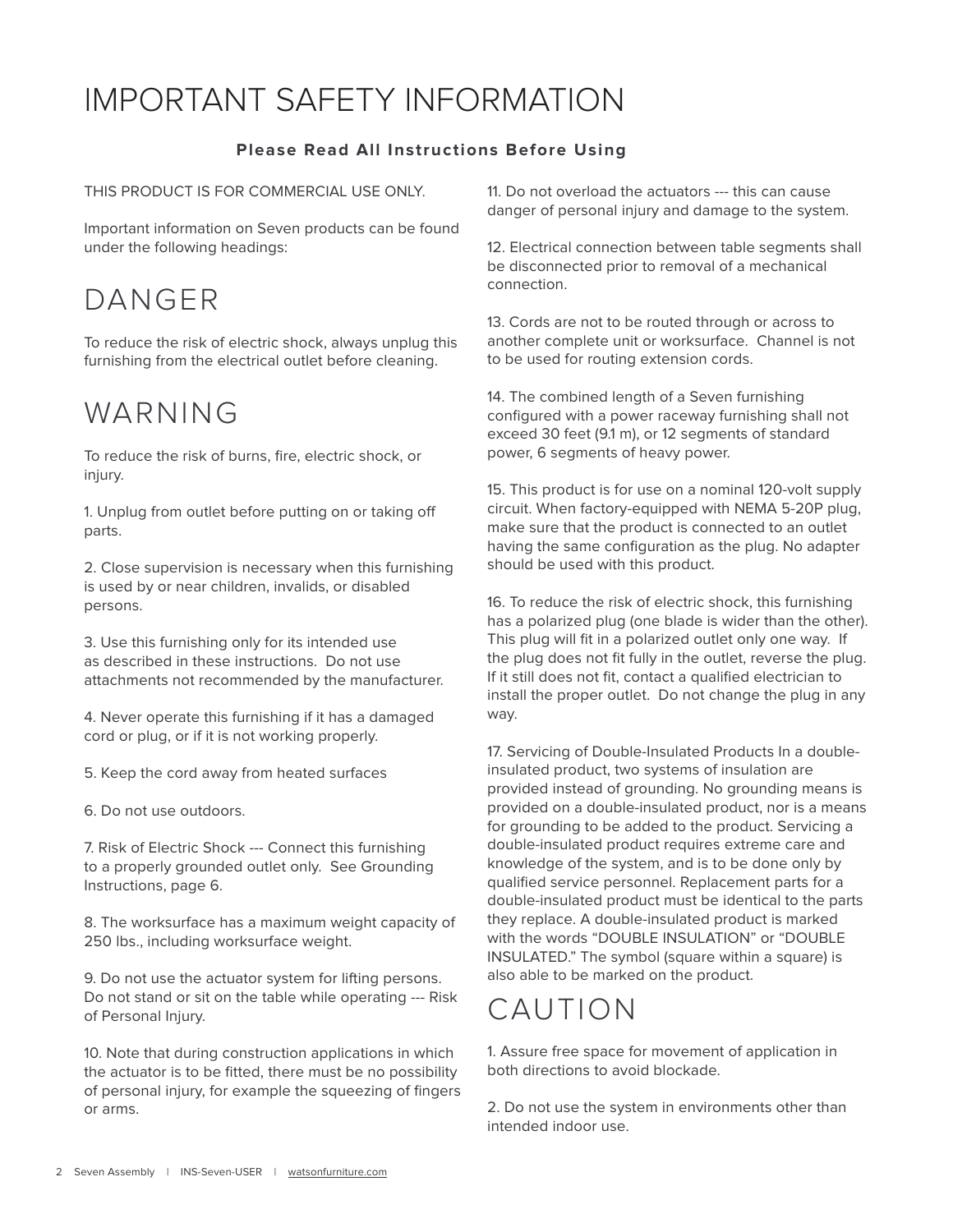## CARE + MAINTENANCE

#### **Surface & Case Laminate**

To clean the surface, use mild soap or detergent with a damp cloth or sponge. Difficult stains such as coffee or tea can be removed by using mild household cleaner and baking soda; mixing to achieve a paste consistency. Gently wash (approximately 15-20 strokes) the affected area using a stiff nylon bristle brush. Do not scrub so as to scratch the surface finish. Avoid cleaners with ammonia.

#### **Marker Board Laminate**

Wilsonart Marker Board Laminate can be cleaned using a felt or multi-purpose board eraser. When additional cleaning is required, a soft cloth dampened with warm tap water and mild soaps, such as those used for hands or dishes, is recommended. Remember to clean erasers often by wiping to remove dry-erase marker residue.

#### **Stubborn Stains**

Stubborn stains that resist any of the mentioned cleaning methods may require the use of undiluted household bleach or nail polish remover. Use a cotton ball saturated with bleach or nail polish remover (acetone), gently rub the stain for up to two minutes. Rinse thoroughly with warm water and wipe dry with a soft cloth. This step may be repeated if the stain appears to be going away and the color of the laminate has not been affected.

**Note** — Scrubbing too hard or at length can damage the surface finish.

If stubborn stains persist, Marker Board Laminate can be cleaned with spray-type glass cleaners, such as Windex®.

Do not use cleansers that contain abrasives, acids or alkalis; they will damage the surface. Remove stubborn stains with a 2-minute exposure to hypochlorite bleach, such as Clorox<sup>®</sup>, followed by a clean water rinse.

We recommend that you not allow any of the following reagents to remain in contact with the laminate:

- Hypochlorite bleach, except as described in this manual
- Hydrogen peroxide solution
- Mineral acids, hydrochloric acid (i.e. Lime-A-Way™), sulfuric or nitric acid
- Caustic solutions containing greater than 2% lye, (i.e. Drano®)
- Sodium bisulfate, such as Sani-Flush®
- Potassium permanganate
- Berry juices
- Silver nitrate, in 1% concentration or greater
- Gentian violet
- Mild silver protein, such as 20% Argyrol
- Bluing
- Fabric dye, such as Tintex® or Rit®
- Alcohol containing 1% iodine in solution

#### **Fabric Panels**

Fabric may be cleaned with mild, water-free solvents or water-based cleaning agents or foam. For tough stains, we recommend Shout® wipes as an effective cleaner.

#### **Storage**

When not in use for an extended period of time, always unplug this furnishing from the electrical outlet and carefully stow the power cord to avoid accidental damage.

### WARNING

Always rinse laminate surfaces after cleaning. Cleaning solutions may leave behind a residue that can be reactivated by moisture from cups or drinks. Prolonged exposure to cleaning residues can cause permanent discoloration, scars, or stains in laminate surfaces.

### CAUTION

For normal cleaning, vacuum panel fabric as needed, using an upholstery attachment. Do not brush fabric or use a vacuum attachment with a rotary brush. Brushing may permanently damage the nap or change the character of the fabric.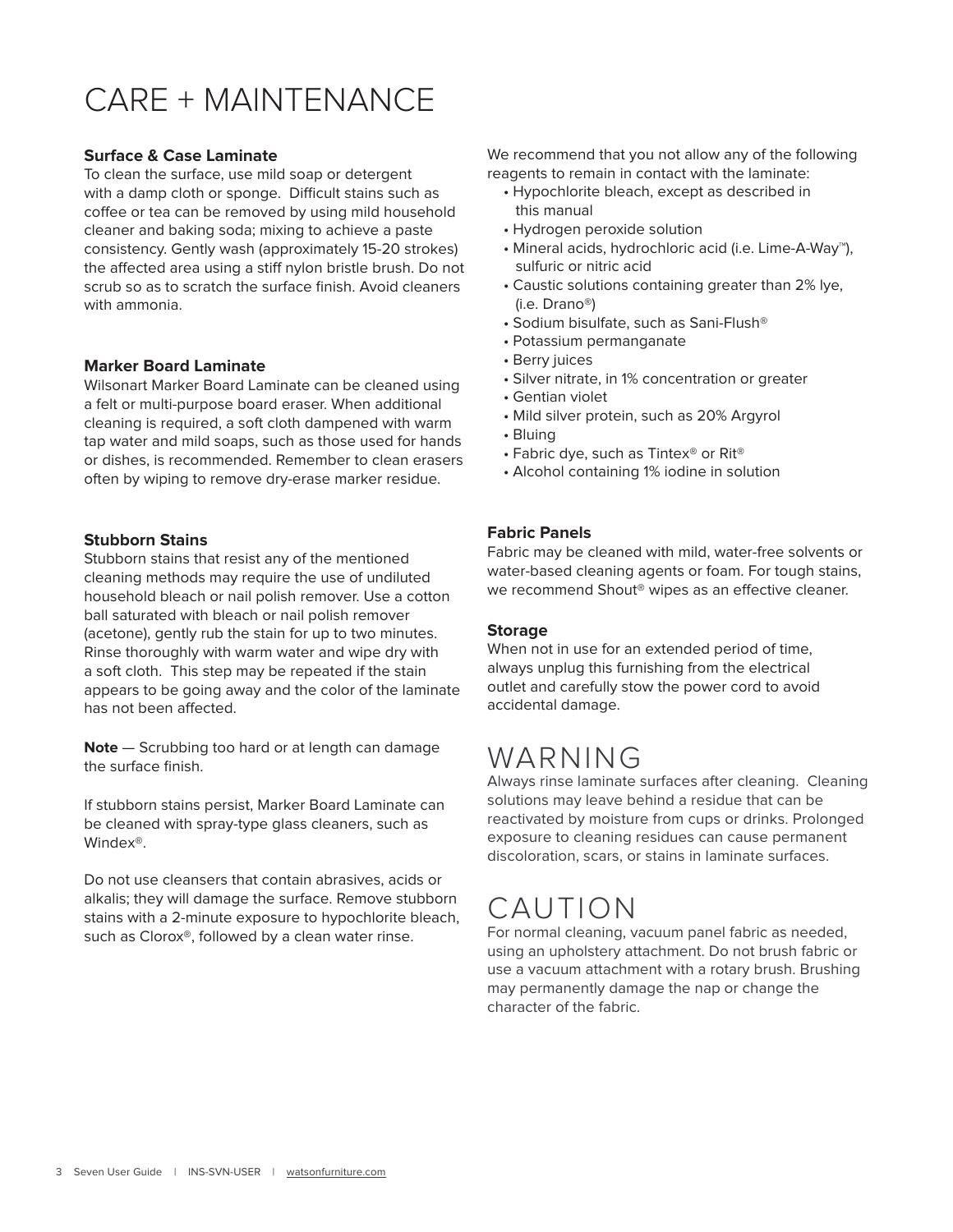# TECHNICAL PRODUCT SPECIFICATIONS

| <b>Range of Adjustment</b>                | Electric $-28-46"$                 |
|-------------------------------------------|------------------------------------|
| <b>Glide Adjustment</b>                   | $\frac{1}{2}$ "                    |
| <b>Max. Weight Capacity</b>               | $250$ lbs $*$                      |
| <b>Wire Management</b><br><b>Included</b> | Yes                                |
| Controller                                | Up/Down                            |
| <b>Decibel Rating</b>                     | 50db(A) in<br>typical applications |
| Volts                                     | 120 <sub>v</sub> AC                |

| <b>Frequency &amp; Phase</b> | 60 Hz, Single Phase                                        |
|------------------------------|------------------------------------------------------------|
| <b>Amps</b>                  | <b>2 Leg</b> $-$ 5.0A max.<br><b>3 Leg</b> $-$ 10.0A max.  |
| <b>Watts</b>                 | <b>2 Leg</b> $-$ 216 W max.<br><b>3 Leg</b> $-$ 300 W max. |
| <b>Standby</b>               | 0.1W                                                       |
| <b>Adjustability Speed</b>   | $1.6$ "/sec                                                |
| <b>Duty Cycle</b>            | 10%                                                        |

\* Includes worksurface weight (≈5 lbs/ft2)

**Note** — Rectangular tops weigh between 47-80 lbs; a 72"x29" top weighs 71 lbs.

### WORKSTATION TIPS

Ensure all user power cords are long enough to reach from outlets to worksurface in the highest adjustment setting. Do not subject cords to any strain while adjustment of the surface is taking place.

Always check for proper operating clearance before placing any item on, above or below the worksurface.

### HEIGHT ADJUSTMENT

#### **Switch Operation**

The Seven Inset and Undermount Height-Adjustment Switches have two buttons for user operation.

To reach the desired height, press and hold either the **Up** or **Down arrow**. As a safety feature, the users must continuously hold down the arrow button in order for the table to move.







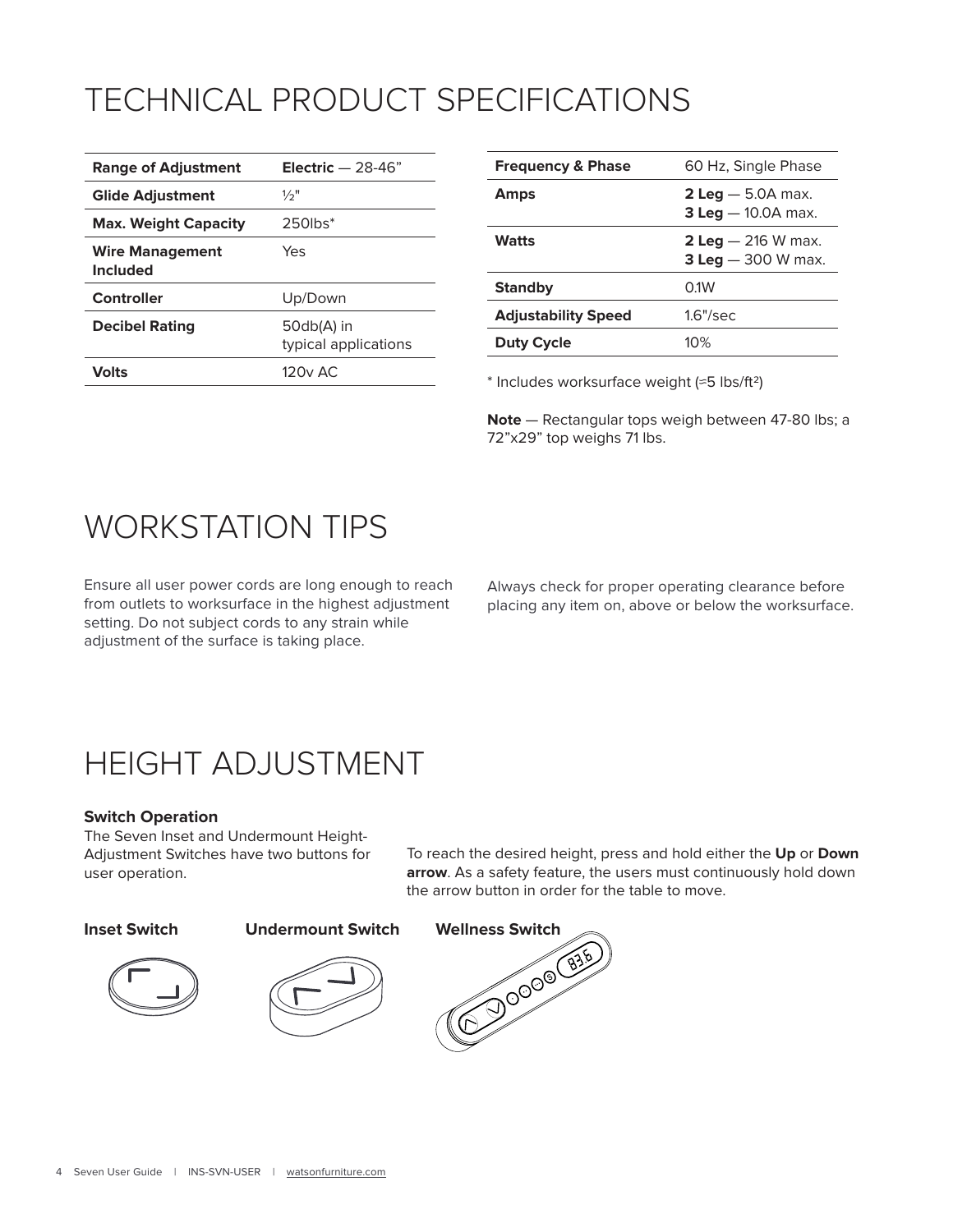## USING SEVEN POWER AND DATA

The Seven Raceway unit features a modular power distribution 8-wire, four circuit manufactured wiring harness system. Seven modular power distribution is based on a power raceway furnishing consisting of power blocks, preconfigured outlets, jumper cables between power blocks, and power feed for hardwire connection to building power supply.

Each raceway segment consists of one power raceway furnishing with either 4 or 8 outlets per user. They are rigidly mounted within a raceway which allows access from above via phenolic lids and under via cable openings. Communication and data cabling can be routed inside the raceway via the included plastic clips to support a technology rich environment. They are facilitated with telecom plates for data jumpers located in the power raceway furnishing.

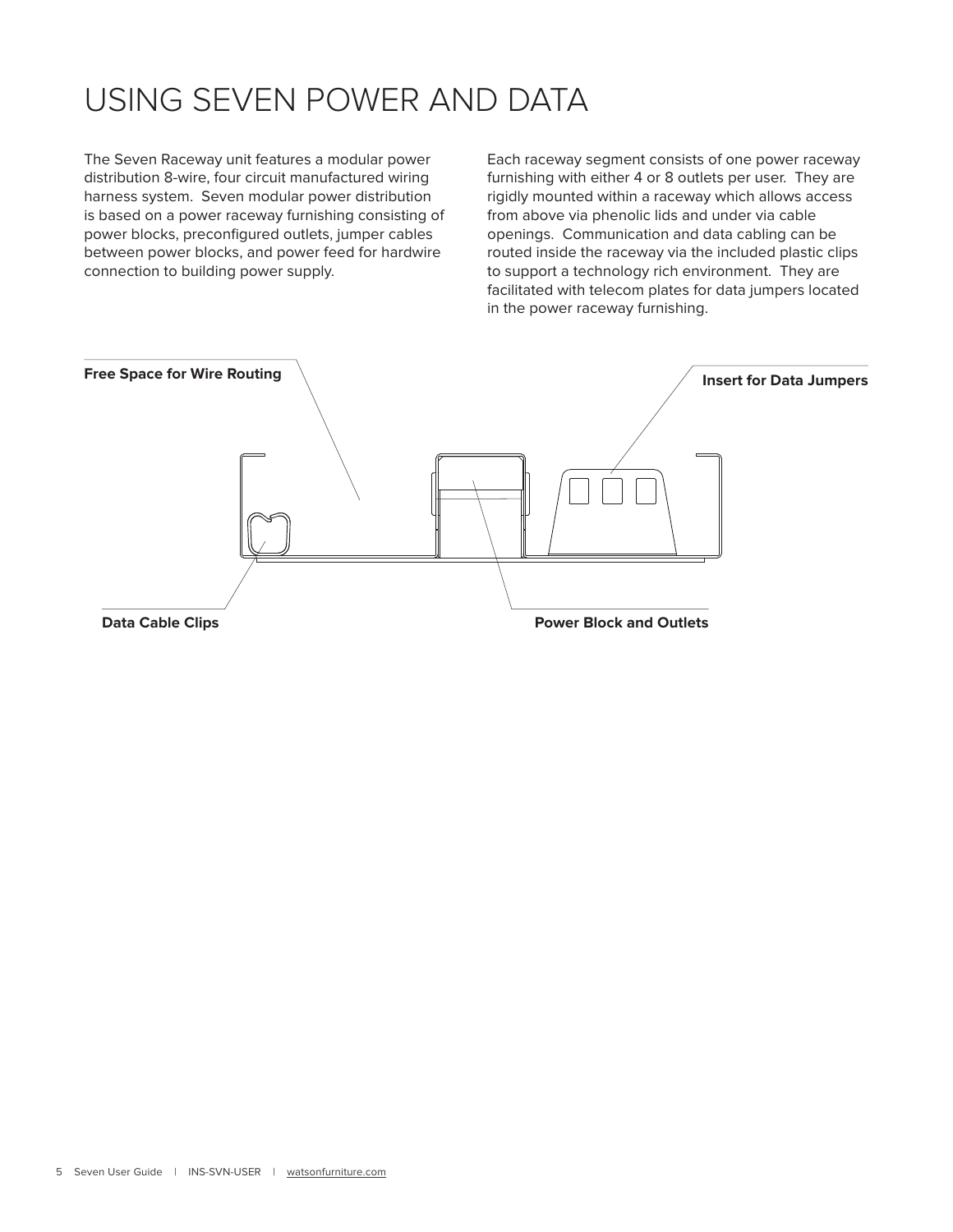### WIRING SCHEMATIC

**120 / 240V 1 ph**<br>FOR 2+2 USE CIRCUITS 1, 3**A**, 4**A** ONLY FOR 3+1 USE CIRCUITS 1, 3, 4<sup>4</sup> ONLY CIRCUIT 2 CAN NOT BE UTILIZED WITH 120/240V

MAX 20AMPS PER CIRCUIT MAXIMUM SEGMENTS CONNECTED: 12 STANDARD POWER 6 HEAVY POWER



**120 / 208V 3 ph<br>FOR 2+2 USE CIRCUITS 1, 2, 34, 44 ONLY** FOR 3+1 USE CIRCUITS 1, 2, 3, 4<sup>4</sup> ONLY MAX 20AMPS PER CIRCUIT

MAXIMUM SEGMENTS CONNECTED: 12 STANDARD POWER 6 HEAVY POWER



WARNING: RISK OF FIRE OR ELECTRIC SHOCK. THIS OFFICE FURNISHING SYSTEM MAY BE CONNECTED TO MORE THAN ONE SOURCE OF SUPPLY. ALL SOURCES MUST BE DISCONNECTED PRIOR TO ANY SERVICING. NO SINGLE CIRCUIT MAY BE POWERED BY MORE THAN ONE SOURCE.